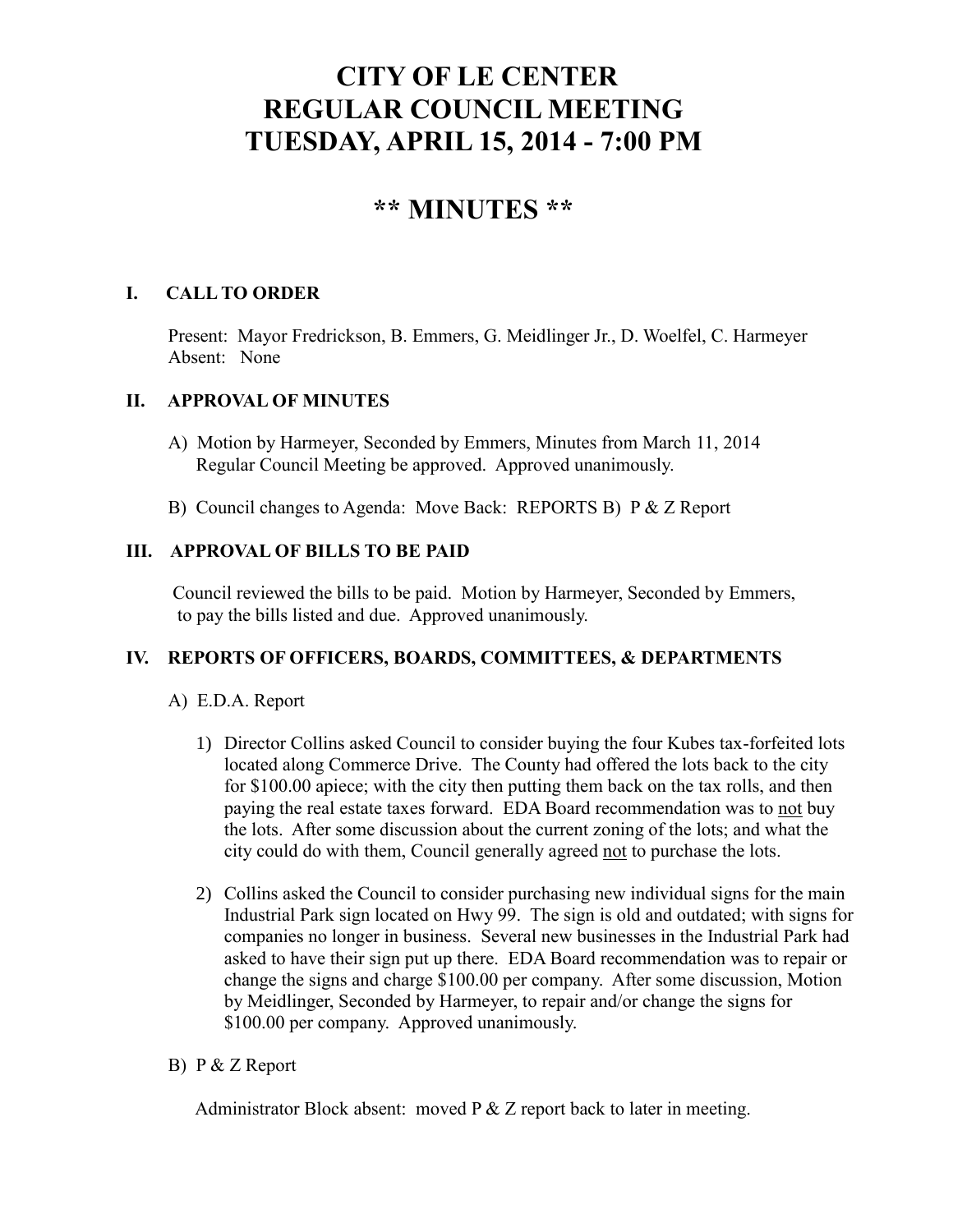C) Municipal Liquor Store

Manager Mike Nelson gave the March report: Sales were \$67,598: up \$7,800 from February, and down \$4,400 from Mar.'13. Nelson also reported: Inventory is approx. \$125,000/ YTD sales down \$12,000, expenses up due to purchase of new cooler. Mr. Nelson announced his full resignation as liquor store manager as of May 12, 2014.

#### D) Police Department

Police Chief Pfarr reported on the police activities for month of March: 135 calls @ 2,038 miles patrolled/ total calls up 20%, total miles down 14%. Pfarr reported: next week (April 21-25) is Severe Weather Week. Chief Pfarr explained the drills, tornados, sirens, no all-clear siren, etc. that would be tested.

E) Water, Sewer, Streets, Parks

Public Works Supt. Curt Roemhildt reported:

 Streets- filling potholes with cold-mix/ many residents have questions about Lexington Avenue street condition. Six total water-main breaks totaling \$23,312.50; over budget already by \$3,312.50 for 2014.

 Water- will hold off on flushing hydrants until later spring/ early summer due to the residents running their water the last 2½ months.

 Wastewater: staff working on new 5 year wastewater plant renewal permit with MPCA. More sampling of mercury, sodium, & other contaminants coming with new permit. Still have four by-passes open; will need to reduce that to two by 2019 permit renewal. De-chlorination system ready to go online for May 2014 deadline.

 Refuse- reminder: 40 lb. limit on weight of blue bags by ordinance OR they will not be picked up from your residence. Compost site: No tree branches.

 Parks- fields are open and ready for school. No bathrooms yet due to cold weather. Pool collar is in terrible shape, but staff will have it ready to go. Council should start planning for the long-term needs of the pool. Staff move the small bleacher to the soccer field and a bigger size to the North Park field. Ok to use Ray Plut Field for summer baseball camps for high school coach at no charge.

F) Bolton & Menk Engineering (Joel Hawbaker, Engineer)

 Engineer Hawbaker reported: summer sealcoating of the 2006 Street Project streets has a preliminary price of approx.. \$80,000.00/ only \$65,000.00 budgeted. May have to cut back on a couple less traveled streets to stay within 2014 budgeted amount. Should have bids ready for approval at the June council meeting.

- G) Fair Association- No report.
- H) Pool- Manager Dorothy Dinwiddie presented the 2014 Pool Fees & Schedule. Motion by Meidlinger, Seconded by Emmers, to adopt the pool fees & schedule as written. Approved unanimously. Ms. Dinwiddie asked the council to be aware of the new minimum wage requirements when budgeting for 2015 pool.